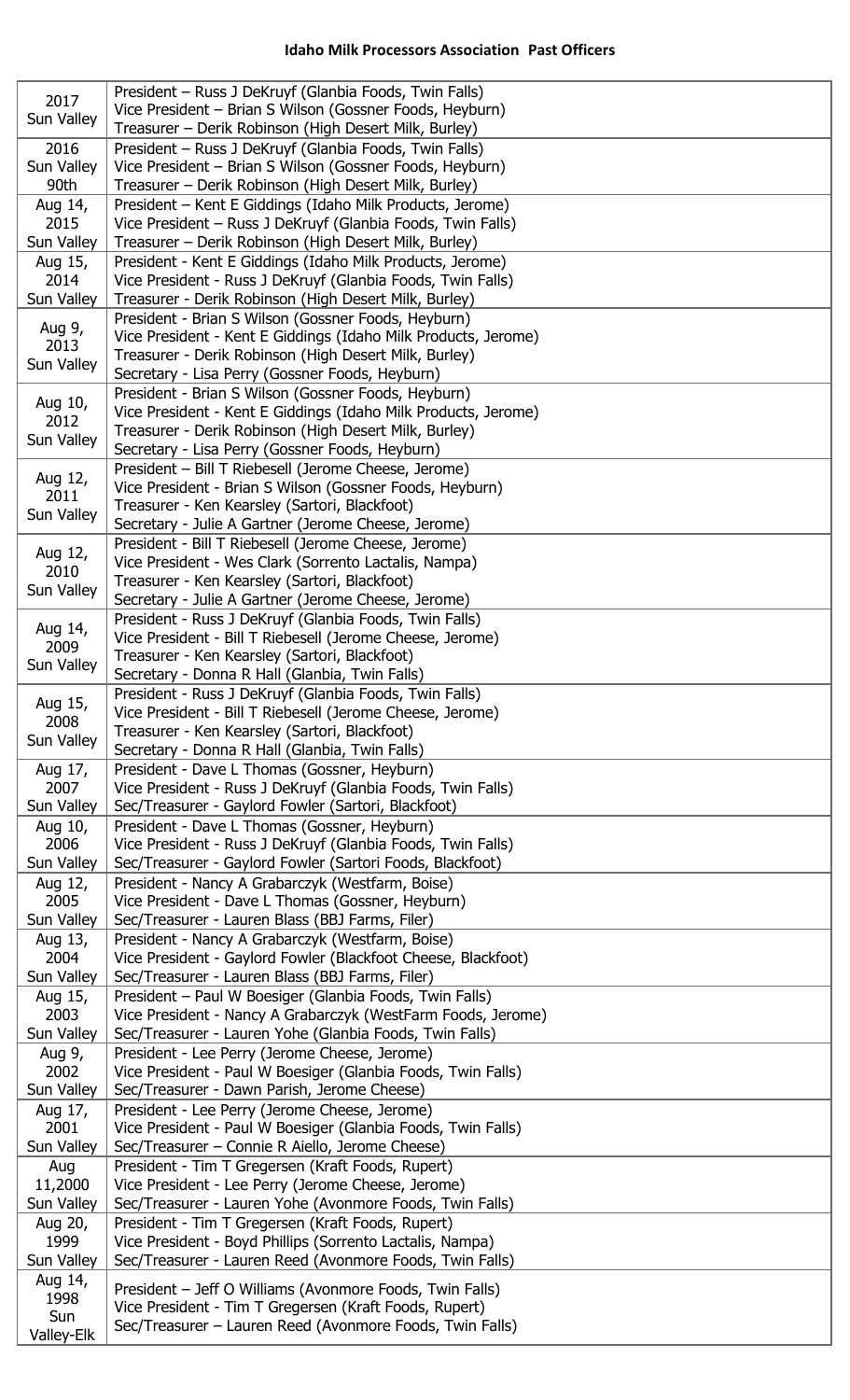| Aug 15,           | President - Jeff O Williams (Avonmore Foods, Twin Falls)                                                                           |
|-------------------|------------------------------------------------------------------------------------------------------------------------------------|
| 1997              | Vice President - Dawn M Shafer (W Cheese, Jerome)                                                                                  |
| Sun Valley        | Sec/Treasurer - Gaylord Fowler (U of I, Moscow)                                                                                    |
| Aug 9,            | President - Kirk C Mackert (Nelson-Ricks Creamery, Rexburg)                                                                        |
| 1996              | Vice President - Jeff O Williams (Avonmore Foods, Twin Falls)                                                                      |
| Sun Valley        | Sec/Treasurer - John E Montoure (U of I, Moscow)                                                                                   |
| Aug 11,           | President - Alan L Reed (Reed's Dairy, Idaho Falls)                                                                                |
| 1995              | Vice President - Kirk C Mackert (Nelson-Ricks Creamery, Rexburg)                                                                   |
| Sun Valley        | Sec/Treasurer - John E Montoure (U of I, Moscow)                                                                                   |
| Aug 19,           |                                                                                                                                    |
| 1994              | President - Alan L Reed (Reed's Dairy, Idaho Falls)                                                                                |
| Sun               | Vice President - Kirk C Mackert (Nelson-Ricks Creamery, Rexburg)                                                                   |
| Valley-Elk        | Sec/Treasurer - John E Montoure (U of I, Moscow)                                                                                   |
| Aug 13,           | President - Dennis E Woodruff (Simplot Cheese, Nampa)                                                                              |
| 1993              | Vice President - Alan L Reed (Reed's Dairy, Idaho Falls)                                                                           |
| Sun Valley        | Sec/Treasurer - John E Montoure (U of I, Moscow)                                                                                   |
| Aug 14,           | President - Earl J Gilmartin (Eedahow Specialties, Jerome)                                                                         |
| 1992              | Vice President - Dennis E Woodruff (Simplot Cheese, Nampa                                                                          |
| Sun Valley        | Sec/Treasurer – John E Montoure (U of I, Moscow)                                                                                   |
| Aug 16,           | President - Dale G Gifford (Kraft Foods, Rupert)                                                                                   |
| 1991              | Vice President - Earl J Gilmartin (Eedahow Specialties, Jerome)                                                                    |
| Sun Valley        | Sec/Treasurer - John E Montoure (U of I, Moscow)                                                                                   |
| Aug 17,           | President - Frank Yannacone (Nelson-Ricks Creamery, Rexburg)                                                                       |
| 1990              | Vice President - Dale G Gifford (Kraft Foods, Rupert)                                                                              |
| Sun               | Sec/Treasurer - John E Montoure (U of I, Moscow)                                                                                   |
| Valley-Elk        |                                                                                                                                    |
| Aug 18,           | President - Steve E Head (Dairymen's Creamery Ass'n, Caldwell)                                                                     |
| 1989              | Vice President - Frank W Yannacone (Nelson-Ricks Creamery, Rexburg)                                                                |
| Sun Valley        | Sec/Treasurer – John E Montoure (U of I, Moscow)                                                                                   |
| Aug 19,           | President - John H Lively (Mountain Empire Dairymen's Ass'n, Twin Falls)                                                           |
| 1988              | Vice President – Steve E Head (Dairymen's Creamery Ass'n, Caldwell)                                                                |
| Sun Valley        | Sec/Treasurer – John E Montoure (U of I, Moscow)                                                                                   |
| Aug 14,           | President - James E Ferguson (Pet Milk, Buhl)                                                                                      |
| 1987              | Vice President - John H Lively (Mountain Empire Dairymen's Ass'n, Twin Falls)                                                      |
| Sun Valley        | Sec/Treasurer – John E Montoure (U of I, Moscow)                                                                                   |
| Aug 15,           | President - Richard L Jakomeit (Meadow Gold, Boise)                                                                                |
| 1986              | Vice President - Earl J (Bud) Gilmartin (Eedahow Specialties, Jerome)                                                              |
| Sun<br>Valley-Elk | Sec/Treasurer – John E Montoure (U of I, Moscow)                                                                                   |
| Aug 16,           |                                                                                                                                    |
| 1985              | President - Kenneth P Moore (Mountain Empire Dairymen's Ass'n, Twin Falls)                                                         |
| Sun               | Vice President - Richard L Jakomeit (Meadow Gold, Boise)                                                                           |
| Valley-Elk        | Sec/Treasurer - John E Montoure (U of I, Moscow)                                                                                   |
| Aug 24,           | President - Richard H "Dick" Cooper (Dairymen's Creamery Ass'n, Caldwell)                                                          |
| 1984              | Vice President - Odell Merritt (Western General Dairies, Idaho Falls)                                                              |
| Sun Valley        | Sec/Treasurer - John E Montoure (U of I, Moscow)                                                                                   |
| Aug 19,           | President - Harvey J Jensen (Kraft Foods, Pocatello)                                                                               |
| 1983              | Vice President - Richard H "Cooper" (Dairymen's Creamery Ass'n, Caldwell)                                                          |
| Sun Valley        | Sec/Treasurer – John E Montoure (U of I, Moscow)                                                                                   |
| Aug 27,           | President - Glen E Stevenson (WDCI, Meridian)                                                                                      |
| 1982              | Vice President - Harvey J Jensen (Kraft Foods, Pocatello)                                                                          |
| Sun Valley        | Sec/Treasurer – John E Montoure (U of I, Moscow)                                                                                   |
| Sep 11,           | President - Sam L Naff (Kraft Foods, Rupert)                                                                                       |
| 1981              | Vice President - Glen E Stevenson (WDCI, Meridian)                                                                                 |
| Sun Valley        | Sec/Treasurer - John E Montoure (U of I, Moscow)                                                                                   |
| Sep 19,           | President - Clifford J Ward (Ward's Cheese, Richfield)                                                                             |
| 1980              | Vice President - Sam L Naff (Kraft Foods, Rupert)                                                                                  |
| Sun Valley        | Sec/Treasurer – John E Montoure (U of I, Moscow)                                                                                   |
| Sep 21,           | President - Karl E Nelson (Associated Dairies, Twin Falls)                                                                         |
| 1979              | Vice President - Clifford J Ward (Ward's Cheese, Richfield)                                                                        |
| Sun               | Sec/Treasurer – John E Montoure (U of I, Moscow)                                                                                   |
| Valley-Elk        |                                                                                                                                    |
| Sep 22,<br>1978   | President - George A Engberson (Nelson-Ricks Creamery, Rexburg)<br>Vice President – Karl E Nelson (Associated Dairies, Twin Falls) |
| Sun Valley        | Sec/Treasurer - John E Montoure (U of I, Moscow)                                                                                   |
| Sep 22            | President - Frank W Krone (Dairymen's Creamery Ass'n, Caldwell)                                                                    |
| 1977              | Vice President - Donald G Richert (Kraft Foods, Pocatello)                                                                         |
| Sun Valley        | Sec/Treasurer - John E Montoure (U of I, Moscow)                                                                                   |
| Sep               | President - Clifford W Ward (Ward's Cheese, Richfield)                                                                             |
|                   |                                                                                                                                    |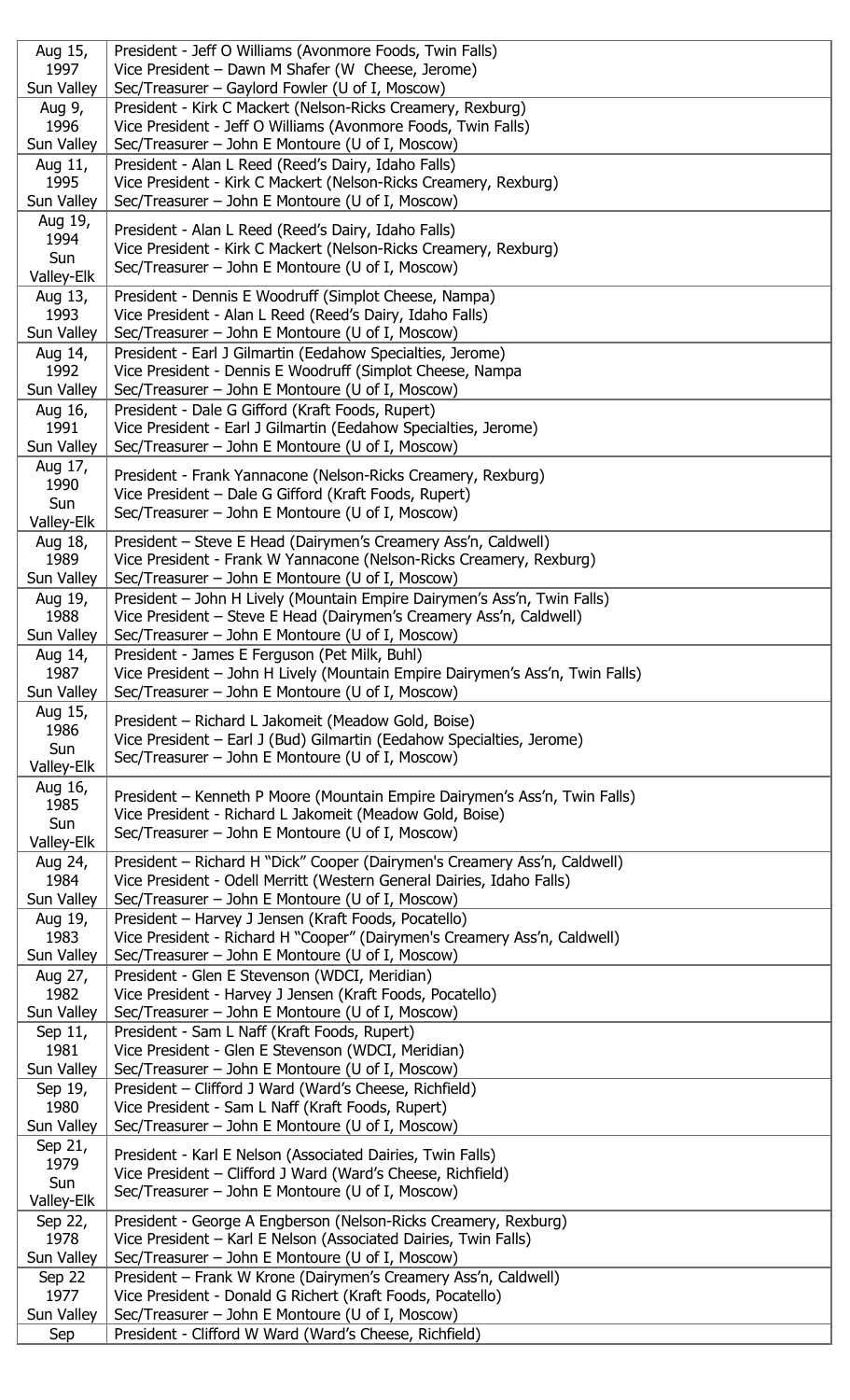| 16,1976                   | Vice President - Frank W Krone (Dairymen's Creamery Ass'n, Caldwell)                                                                            |
|---------------------------|-------------------------------------------------------------------------------------------------------------------------------------------------|
| Sun Valley                | Sec/Treasurer - John L Barnhart (U of I, Moscow)                                                                                                |
| Sep 26,<br>1975           | President - Melvin E Casey (Meadow Gold, Boise)<br>Vice President - Clifford W Ward (Ward's Cheese, Richfield)                                  |
| Sun Valley                | Sec/Treasurer - John L Barnhart (U of I, Moscow)                                                                                                |
| Sep 20                    | President - Elmer J Hagerty (Swift & Co, Twin Falls)                                                                                            |
| 1974                      | Vice President - Melvin E Casey (Meadow Gold, Boise)                                                                                            |
| Sun Valley                | Sec/Treasurer - John L Barnhart (U of I, Moscow)                                                                                                |
| Sep 27-28,<br>1973        | President - Keith P Burnquist (Dairymen's Creamery Ass'n, Caldwell)<br>Vice President - Elmer J Hagerty (Swift & Co, Twin Falls)                |
| Sun Valley                | Sec/Treasurer - John L Barnhart (U of I, Moscow)                                                                                                |
| Nov 14,                   | President - E William Virtue (Kraft Foods, Rupert)                                                                                              |
| 1972<br><b>Boise</b>      | Vice President - Keith P Burnquist (Dairymen's Creamery Ass'n, Caldwell)                                                                        |
| Dec $7,$                  | Sec/Treasurer - John L Barnhart (U of I, Moscow)<br>President - Ivan R Miller (Upper Snake River Valley Dairymen's Ass'n, Idaho Falls)          |
| 1971                      | Vice President - E William Virtue (Kraft Foods, Rupert)                                                                                         |
| <b>Twin Falls</b>         | Sec/Treasurer - John L Barnhart (U of I, Moscow)                                                                                                |
| Dec $9r$                  | President - John P "Pat" Tate Jr (Triangle Dairy, Boise)                                                                                        |
| 1970<br><b>Boise</b>      | Vice President - Ivan R Miller (Upper Snake River Valley Co-op, Idaho Falls)<br>Sec/Treasurer - John L Barnhart (U of I, Moscow)                |
| Jan 14,                   | President - Bob N Rowland (Rowland Dairy, Pocatello)                                                                                            |
| 1970                      | Vice President - John P "Pat" Tate Jr (Triangle Dairy, Boise) assumed                                                                           |
| <b>Burley</b>             | Sec/Treasurer - John L Barnhart (U of I, Moscow)                                                                                                |
| Jan 16,<br>1969           | President - Donald G Richert (Kraft Foods, Pocatello)<br>Vice President - Bob N Rowland (Rowland Dairy, Pocatello)                              |
| <b>Boise</b>              | Sec/Treasurer - John L Barnhart (U of I, Moscow)                                                                                                |
| Jan 18,                   | President - Donald G Richert (Kraft Foods, Pocatello)                                                                                           |
| 1969                      | Vice President - Duard F Campbell (Ada County Dairymen's Co-op Creamery, Meridian)                                                              |
| Pocatello                 | Sec/Treasurer - John L Barnhart (U of I, Moscow)                                                                                                |
| Jan 17-18,<br>1967        | President - D Lynn Neeley (Nelson-Ricks Creamery, Rexburg)<br>Vice President - Donald G Richert (Kraft Foods, Pocatello)                        |
| <b>Boise</b>              | Sec/Treasurer - John L Barnhart (U of I, Moscow)                                                                                                |
| Nov 17,                   | President - John P "Pat" Tate Jr (Triangle Dairy, Boise)                                                                                        |
| 1965                      | Vice President - D Lynn Neeley (Nelson-Ricks Creamery, Rexburg)                                                                                 |
| Moscow<br>Jan 19-20,      | Sec/Treasurer - John L Barnhart (U of I, Moscow)<br>President - Ben B Benson (Pet Milk, Buhl)                                                   |
| 1965                      | Vice President - John P (Pat) Tate Jr (Triangle Dairy, Boise)                                                                                   |
| <b>Boise</b>              | Sec/Treasurer - Robert A Hibbs (U of I, Moscow)                                                                                                 |
| Jan 21-22,                | President - Orville P Kirking (Coeur d'Alene Creamery, Coeur d'Alene)                                                                           |
| 1964<br><b>Twin Falls</b> | Vice President - Ben B Benson (Pet Milk, Buhl)<br>Sec/Treasurer – Robert A Hibbs (U of I, Moscow)                                               |
| Jan 22-23,                | President - Glenn E Scheele (Challenge Cream & Butter, Pocatello)                                                                               |
| 1963                      | Vice President - Orville P Kirking (Coeur d'Alene Creamery, Coeur d'Alene)                                                                      |
| <b>Boise</b>              | Sec/Treasurer – Robert A Hibbs (U of I, Moscow)                                                                                                 |
| Jan 22,<br>1962           | President - Uriel J Simmons (Young's Dairy, Twin Falls)<br>Vice President - Glenn E Scheele (Challenge Cream & Butter, Pocatello)               |
| Pocatello                 | Sec/Treasurer – Robert A Hibbs (U of I, Moscow)                                                                                                 |
| Jan 17-18,                | President - George V Olmstead (Idaho Creameries, Boise)                                                                                         |
| 1961                      | Vice President - Uriel J Simmons (Young's Dairy, Twin Falls)                                                                                    |
| <b>Boise</b><br>Jan 20,   | Sec/Treasurer - Robert A Hibbs (U of I, Moscow)<br>President - Donald A Stueve (Kootenai Creamery Co-op, Bonners Ferry)                         |
| 1960                      | Vice President - George V Olmstead (Idaho Creameries, Boise)                                                                                    |
| Pocatello                 | Sec/Treasurer – Robert A Hibbs (U of I, Moscow)                                                                                                 |
| Jan 16,                   | President - Ivan R Miller (Upper Snake River Valley Dairymen's Ass'n, Idaho Falls)                                                              |
| 1959<br><b>Boise</b>      | Vice President - Donald A Stueve (Kootenai Creamery Co-op, Bonners Ferry)<br>Sec/Treasurer – Robert A Hibbs (U of I, Moscow)                    |
| Dec 12,                   | President - Lloyd W Phippen (Kraft Foods, Pocatello)                                                                                            |
| 1957                      | Vice President - Ivan R Miller (Upper Snake River Valley Dairymen's Ass'n, Idaho Falls)                                                         |
| Pocatello                 | Sec/Treasurer – Robert A Hibbs (U of I, Moscow)                                                                                                 |
| Dec 17,<br>1956           | President - Richard Pedersen (Dairymen's Co-op Creamery of Boise Valley, Caldwell)<br>Vice President - Lloyd W Phippen (Kraft Foods, Pocatello) |
| <b>Boise</b>              | Sec/Treasurer – Robert A Hibbs (U of I, Moscow)                                                                                                 |
| Dec 12,                   | President - Arvid L Johnson (Van's Creamery, Coeur d'Alene)                                                                                     |
| 1955                      | Vice President - Ferd G Jaussi, (Upper Snake River Valley Dairymen's Association, Idaho Falls)                                                  |
| Pocatello                 | Sec/Treasurer - James C Boyd (U of I, Moscow)                                                                                                   |
| Dec 15,<br>1954           | President - Thomas E Speedy (Young's Dairy, Twin Falls)<br>Vice President - Arvid L Johnson (Van's Creamery, Coeur d'Alene)                     |
| <b>Boise</b>              | Sec/Treasurer - James C Boyd (U of I, Moscow)                                                                                                   |
| Dec 11,                   | President - Marion L Parrott (Dairymen's Co-op Creamery of Boise Valley Caldwell)                                                               |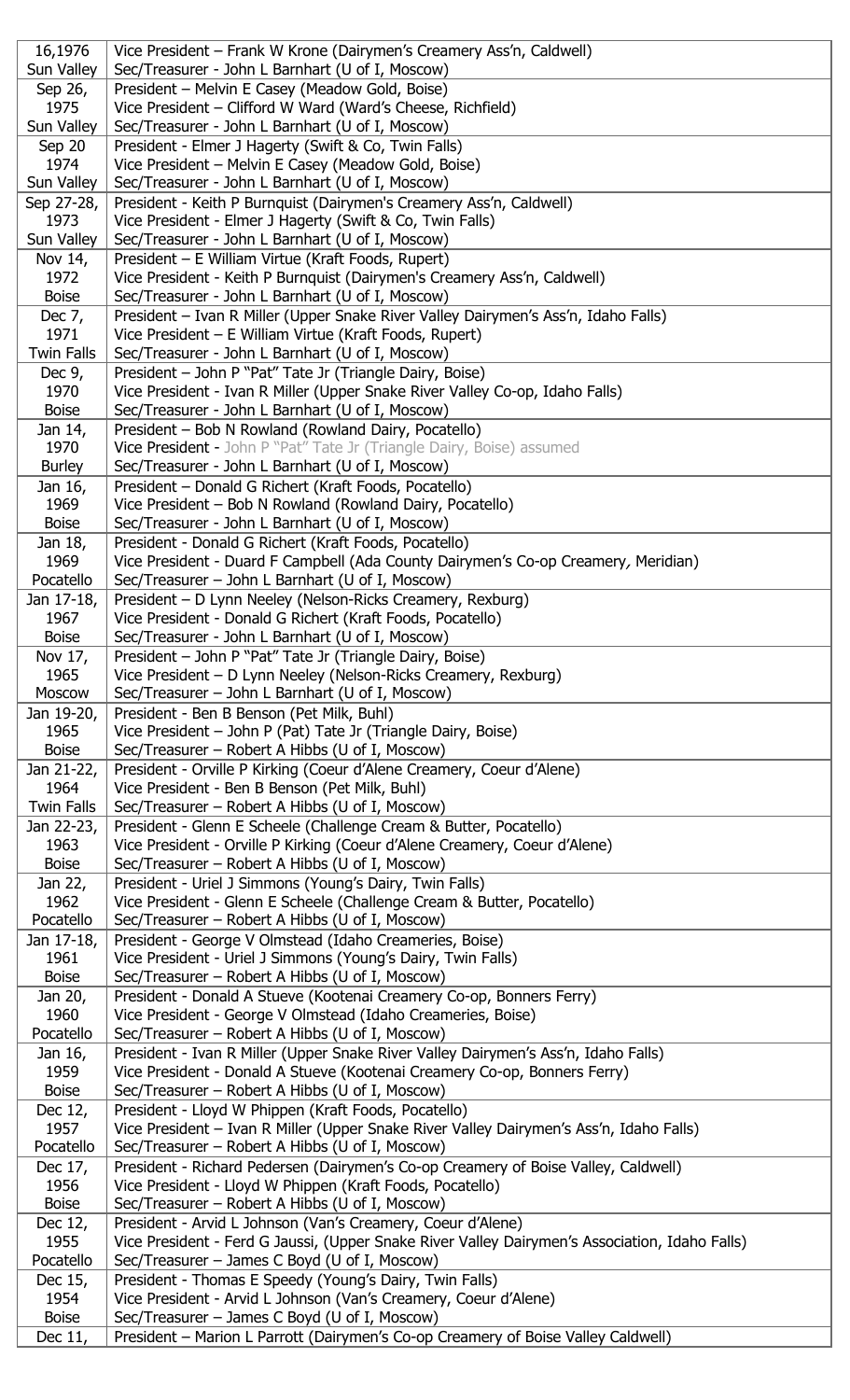| 1953               | Vice President - Thomas E Speedy (Jerome Co-op, Twin Falls)                                                                        |
|--------------------|------------------------------------------------------------------------------------------------------------------------------------|
| Pocatello          | Sec/Treasurer - James C Boyd (U of I, Moscow)                                                                                      |
|                    |                                                                                                                                    |
| Dec 11,            | President - Alois H "Whity" Brock (Nelson-Ricks Creamery, Rexburg)                                                                 |
| 1952               | Vice President - Vernon T Patch (Sego Milk, Buhl)                                                                                  |
| <b>Boise</b>       | Sec/Treasurer - Henry C Hansen (U of I, Moscow)                                                                                    |
| Dec 11,            | President - Carroll W "Buck" Lawrence (Home Dairy, Nampa)                                                                          |
| 1951               | Vice President – Alois H "Whity" Brock (Nelson-Ricks Creamery, Rexburg)                                                            |
| <b>Twin Falls</b>  | Sec/Treasurer - Henry C Hansen (U of I, Moscow)                                                                                    |
| Dec 14,            | President - R Lyons Smith (Jerome Co-op Creamery, Jerome)                                                                          |
| 1950               | Vice President - Carroll W "Buck" Lawrence (Home Dairy, Nampa)                                                                     |
|                    |                                                                                                                                    |
| Meridian           | Sec/Treasurer - Henry C Hansen (U of I, Moscow)                                                                                    |
| Dec 14,            | President - Oliver W Espe (Idaho Dairy Products, Moscow)                                                                           |
| 1949               | Vice President - R Lyons Smith (Jerome Co-op Creamery, Jerome)                                                                     |
| Pocatello          | Sec/Treasurer - James C Boyd (U of I, Moscow)                                                                                      |
| Dec 16-17,         | President - Leonard H Manwaring (Upper Snake River Valley Dairymen's Ass'n, Idaho Falls)                                           |
| 1948               | Vice President - Earl B Antrim (Greenleaf Creamery, Nampa)                                                                         |
| <b>Boise</b>       | Sec/Treasurer - James C Boyd (U of I, Moscow)                                                                                      |
| Dec 5,             | President - Vernon T Patch (Sego Milk, Buhl)                                                                                       |
| 1947               | Vice President - Oliver W Espe (Idaho Dairy Products, Moscow)                                                                      |
|                    |                                                                                                                                    |
| Moscow             | Sec/Treasurer - James C Boyd (U of I, Moscow)                                                                                      |
| Dec $8,$           | President – Carl M Carlson (Dairymen's Co-op Creamery of Boise Valley, Caldwell)                                                   |
| 1946               | Vice President – Dave H Manwaring (Nelson-Ricks Creamery, Rexburg)                                                                 |
| <b>Boise</b>       | Sec/Treasurer - Hans C Hansen (U of I, Moscow)                                                                                     |
|                    |                                                                                                                                    |
|                    |                                                                                                                                    |
|                    |                                                                                                                                    |
|                    | Prior to 1946, the IMPA went by the name                                                                                           |
|                    | IDAHO CREAMERY OPERATORS' ASSOCIATION                                                                                              |
|                    |                                                                                                                                    |
| Dec $6,$           | President – Harry B Yearsley (Kraft Foods, Pocatello)                                                                              |
| 1945               | Vice President – Carl M Carlson (Dairymen's Co-op Creamery of Boise Valley, Caldwell)                                              |
| <b>Idaho Falls</b> | Sec/Treasurer - Donald R Theophilus (U of I, Moscow)                                                                               |
| Dec $8,$           | President - Clarence B "Clix" Cannon (Cannon's Ice Cream, Boise)                                                                   |
| 1944               | Vice President - Harry B Yearsley (Kraft Foods, Pocatello)                                                                         |
| <b>Boise</b>       | Sec/Treasurer – Donald R Theophilus (U of I, Moscow)                                                                               |
| Dec 10-11,         | President - Donald B McKenzie (Farmers Co-op Creamery, Payette)                                                                    |
| 1943               | Vice President - George F Seidel (Swift & Co, Twin Falls)                                                                          |
|                    |                                                                                                                                    |
| Twin Falls         | Sec/Treasurer – Donald R Theophilus (U of I, Moscow)                                                                               |
| Dec $4,$           | President - Harry J Doherty (Upper Snake River Valley Dairymen's Ass'n, Idaho Falls)                                               |
| 1942               | Vice President - Donald B McKenzie (Farmers Co-op Creamery, Payette) assumed                                                       |
| <b>Boise</b>       | Sec/Treasurer – Donald R Theophilus (U of I, Moscow)                                                                               |
| Dec 12-13,         | President - Harry J Doherty (Upper Snake River Valley Dairymen's Ass'n, Idaho Falls)                                               |
| 1941               | Vice President - Donald B McKenzie (Farmers Co-op Creamery, Payette)                                                               |
| <b>Burley</b>      | Sec/Treasurer – Donald R Theophilus (U of I, Moscow)                                                                               |
| Dec 9-10,          | President - Loren A McBride (Swift & Co, Caldwell)                                                                                 |
| 1940               | Vice President - Harry J Doherty (Upper Snake River Valley Dairymen's Ass'n, Idaho Falls)                                          |
|                    |                                                                                                                                    |
| <b>Boise</b>       | Sec/Treasurer – Donald R Theophilus (U of I, Moscow)                                                                               |
| Dec 4-5,           | President – Dave H Manwaring (Nelson-Ricks Creamery, Rexburg)                                                                      |
| 1939               |                                                                                                                                    |
|                    | Vice President – Clyde W Ross (Jerome Co-op Creamery, Burley)                                                                      |
| Rexburg            | Sec/Treasurer - Donald R Theophilus (U of I, Moscow)                                                                               |
| Jan 4-5,           | President – Eugene S Trask (Upper Snake River Valley Dairymen's Ass'n, Idaho Falls)                                                |
| 1939               | Vice President - Dave H Manwaring (Nelson-Ricks Creamery, Rexburg)                                                                 |
| <b>Boise</b>       |                                                                                                                                    |
|                    | Sec/Treasurer – Donald R Theophilus (U of I, Moscow)                                                                               |
| Jan 14,            | President - Otto T Koster (Jerome Co-op, Twin Falls)                                                                               |
| 1938               | Vice President - Julius M Kleiner (Caldwell Creamery, Caldwell)                                                                    |
| <b>Twin Falls</b>  | Sec/Treasurer – Donald R Theophilus (U of I, Moscow)                                                                               |
| Jan 6-7,           | President - Frank H Smith (Smith Creamery, Pocatello)                                                                              |
| 1937               | Vice President - Otto T Koster (Jerome Co-op, Twin Falls)                                                                          |
| Nampa              | Sec/Treasurer – Donald R Theophilus (U of I, Moscow)                                                                               |
| Jan 9,             | President - Hans P Hansen (Ada County Dairymen's Co-op Creamery, Meridian)                                                         |
| 1936               | Vice President - Henry J Bonie (Swift & Co, Twin Falls)                                                                            |
| <b>Idaho Falls</b> | Sec/Treasurer - Donald R Theophilus (U of I, Moscow)                                                                               |
| Jan $2,$           | President - Clarence B "Jack" Johnson (Mutual Creamery, Pocatello)                                                                 |
|                    |                                                                                                                                    |
| 1935               | Vice President - Hans P Hansen (Ada County Dairymen's Co-op Creamery, Meridian)                                                    |
| Caldwell           | Sec/Treasurer - Donald R Theophilus (U of I, Moscow)                                                                               |
| Feb 14-15,         | President - William B Wagner (Farmers Co-op Creamery, Payette)                                                                     |
| 1934               | Vice President - Clarence B "Jack" Johnson (Mutual Creamery, Pocatello)                                                            |
| <b>Burley</b>      | Sec/Treasurer – Henry C Hansen (U of I, Moscow)                                                                                    |
| Jan 4-5,<br>1933   | President - Glenn E McGettigan (Armour Creamery, Pocatello)<br>Vice President - William B Wagner (Farmers Co-op Creamery, Payette) |